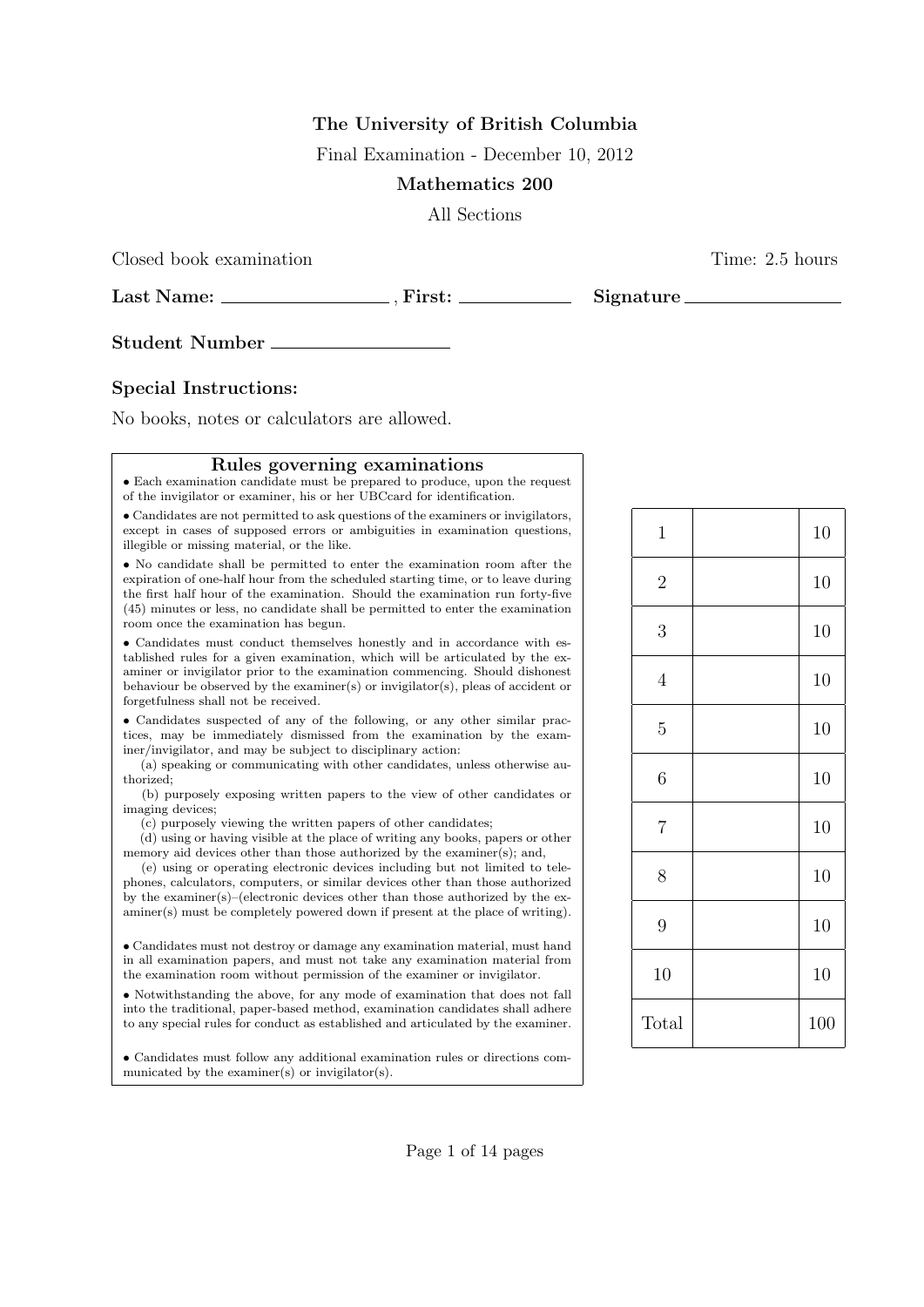- [10] **1**. Let *L* be the line of intersection of the planes  $x + y + z = 6$  and  $x y + 2z = 0$ .
	- (i) Find the points in which the line *L* intersects the coordinate planes.
	- (ii) Find parametric equations for the line through the point (10*,* 11*,* 13) that is perpendicular to the line *L* and parallel to the plane  $y = z$ .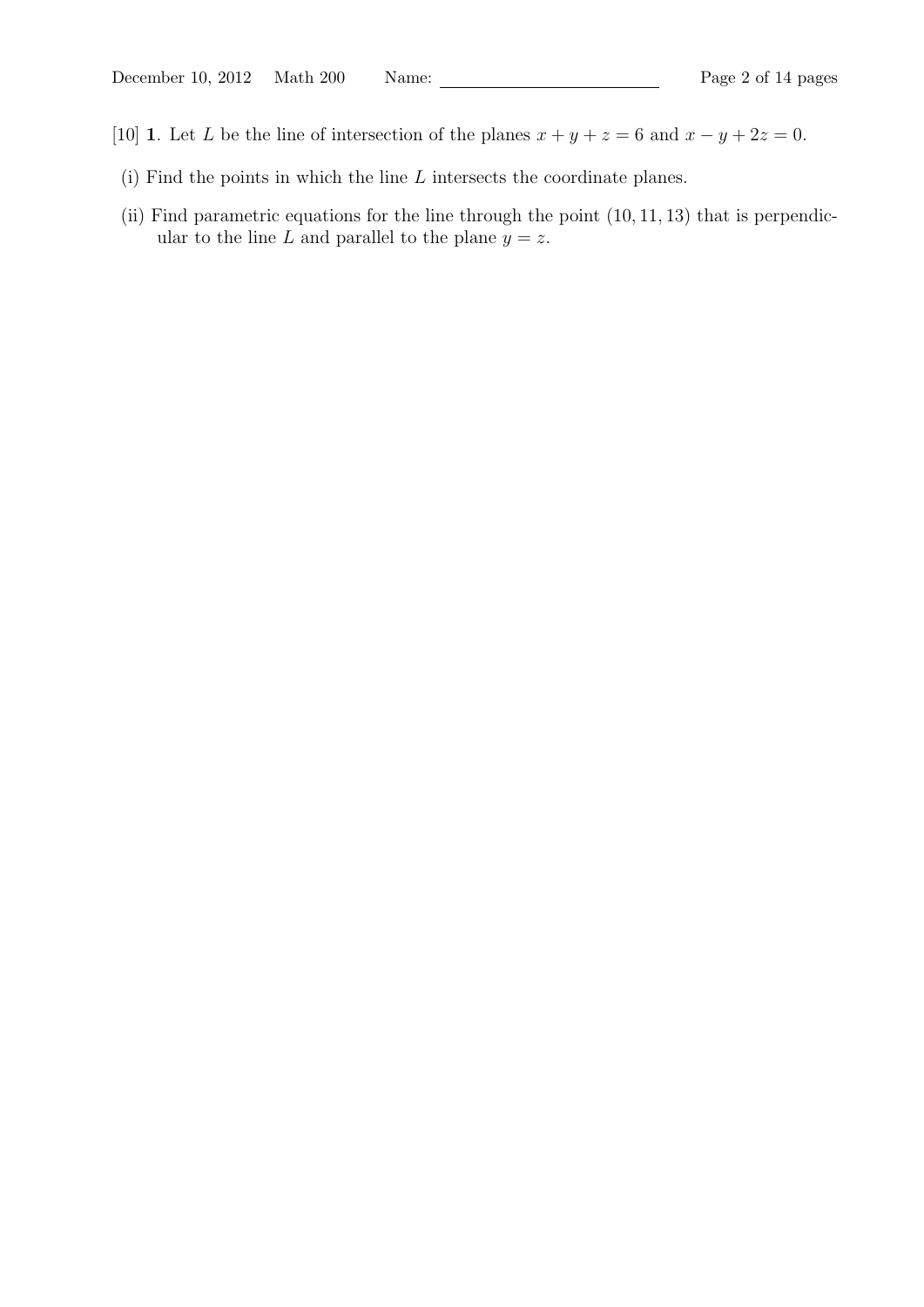[10] **2**. Assume that the function  $F(x, y, z)$  satisfies the equation  $\frac{\partial F}{\partial y}$  $\frac{\partial}{\partial z}$  =  $∂$ <sup>2</sup> $$  $\frac{\partial}{\partial x^2}$  +  $∂$ <sup>2</sup> $$  $\frac{\partial^2 I}{\partial y^2}$  and the mixed partial derivatives  $\frac{\partial^2 F}{\partial x \partial y}$  and  $\frac{\partial^2 F}{\partial y \partial z}$  $\frac{\partial^2 I}{\partial y \partial x}$  are equal. Let *A* be some constant and let  $G(\gamma, s, t) = F(\gamma + s, \gamma - s, At)$ . Find the value of *A* such that  $\frac{\partial G}{\partial t} =$  $∂$ <sup>2</sup> $G$  $\frac{\partial}{\partial \gamma^2}$  +  $∂$ <sup>2</sup> $G$  $\frac{6}{\partial s^2}$ .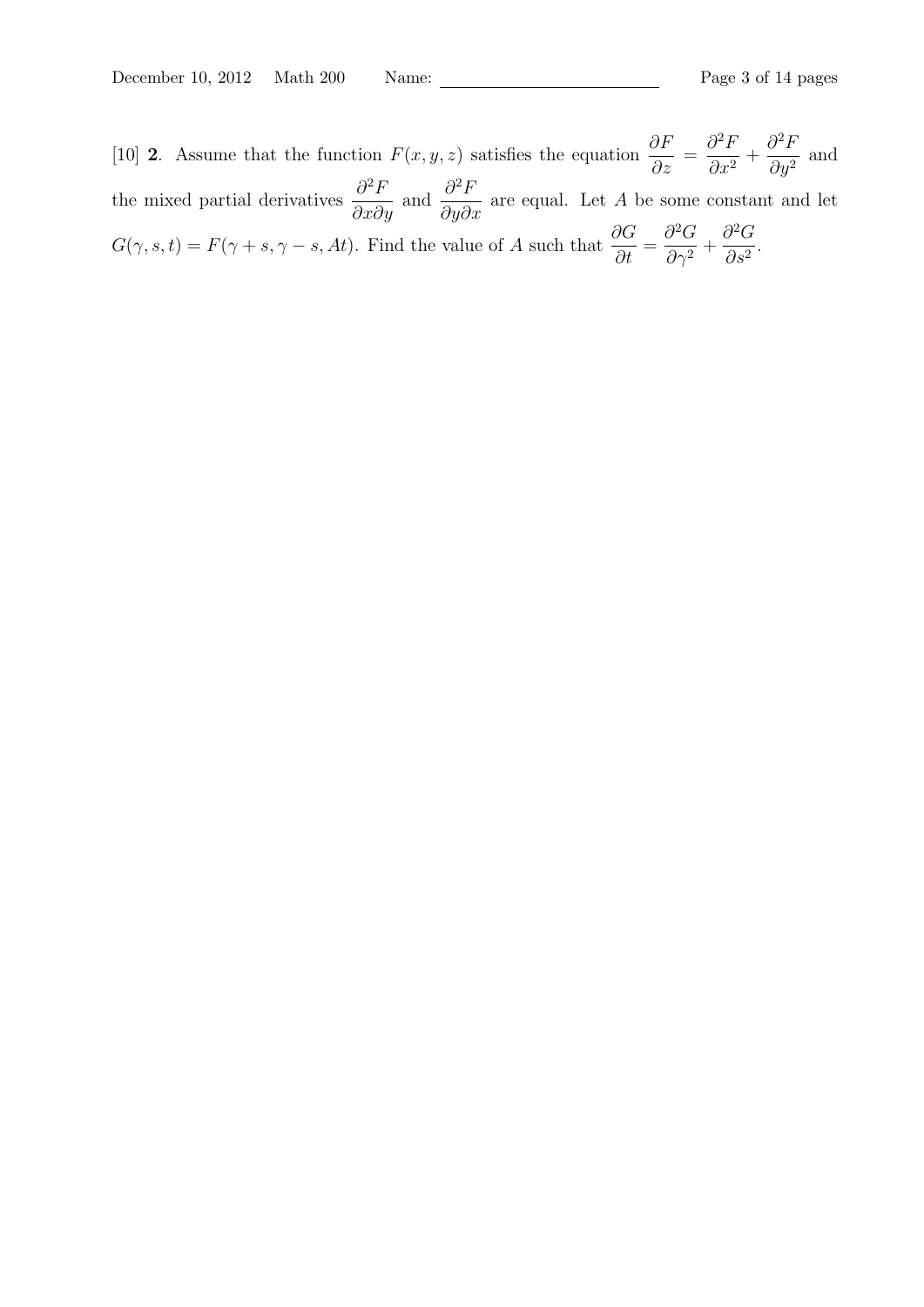[10] **3**. Suppose that a function  $z = f(x, y)$  is implicitly defined by an equation:  $xyz + x + y^2 + z^3 = 0.$ 

- (i) Find *∂z ∂x*.
- (ii) If  $f(-1, 1) < 0$ , find the linear approximation of the function  $z = f(x, y)$  at  $(-1, 1)$ .
- (iii) If  $f(-1, 1) < 0$ , use the linear approximation in (ii) to approximate  $f(-1.02, 0.97)$ .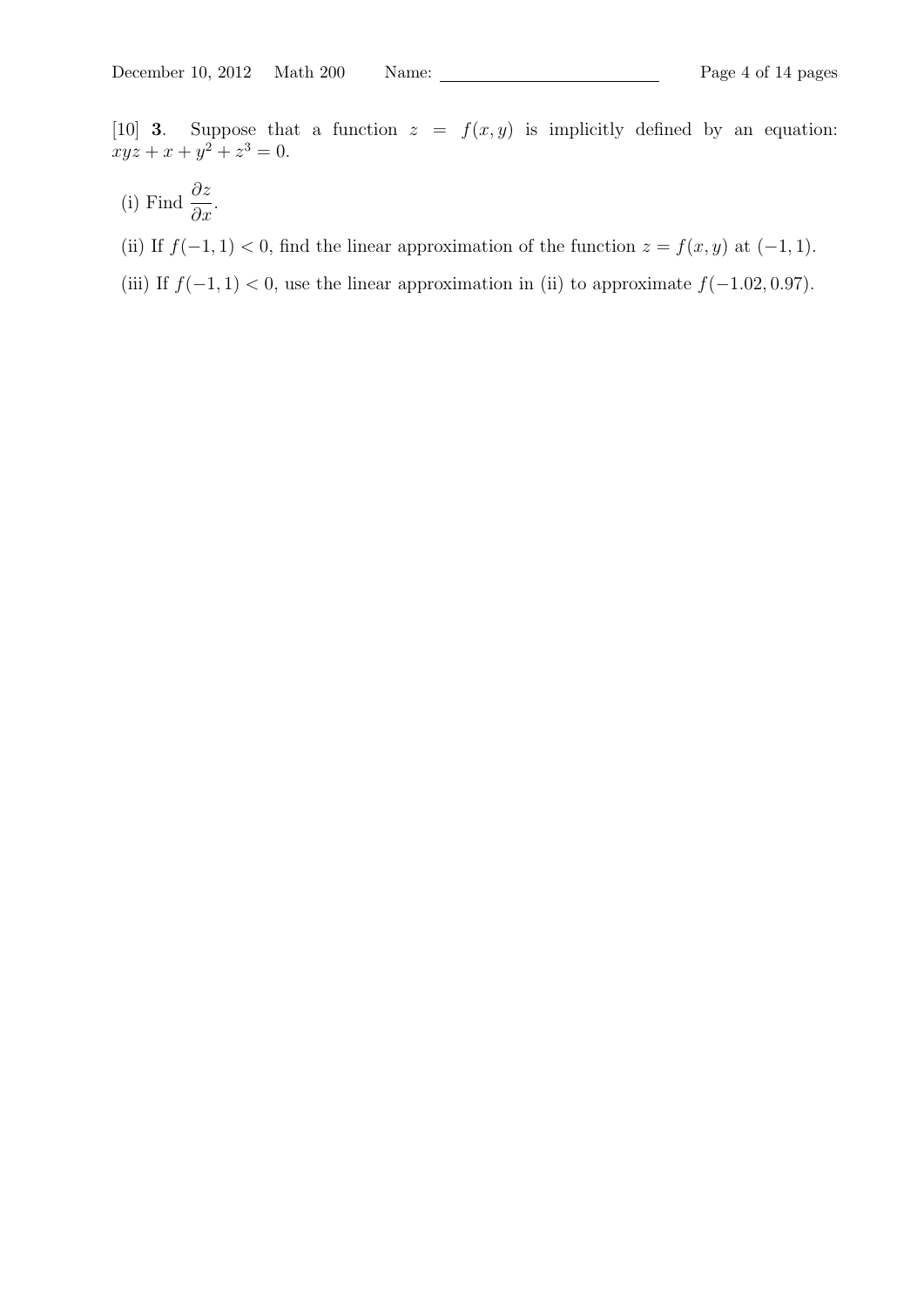[10] **4**. Find the absolute maximum and minimum values of the function  $f(x, y) = 5 + 2x - x^2 - 4y^2$  on the rectangular region  $R = \{(x, y) | -1 \le x \le 3, -1 \le y \le 1\}.$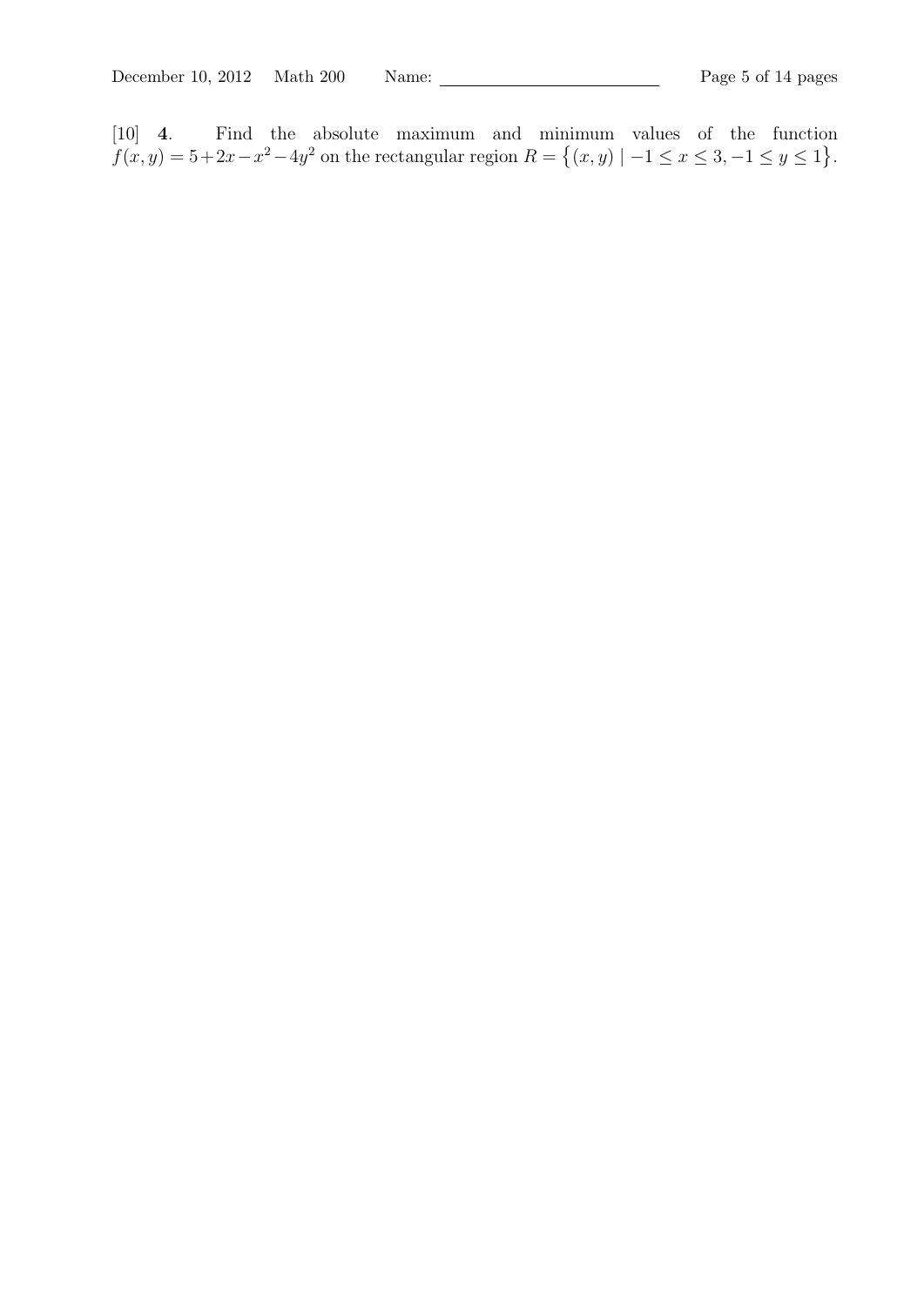[10] **5**. The directional derivative of a function  $w = f(x, y, z)$  at a point P in the direction of the vector  $\vec{i}$  is 2, in the direction of the vector  $\vec{i} + \vec{j}$  is  $-\sqrt{j}$ 2, and in the direction of the vector  $\vec{i} + \vec{j} + \vec{k}$  is  $-\frac{5}{4}$ *√* 3 . Find the direction in which the function  $w = f(x, y, z)$  has the maximum rate of change at the point *P*. What is this maximum rate of change?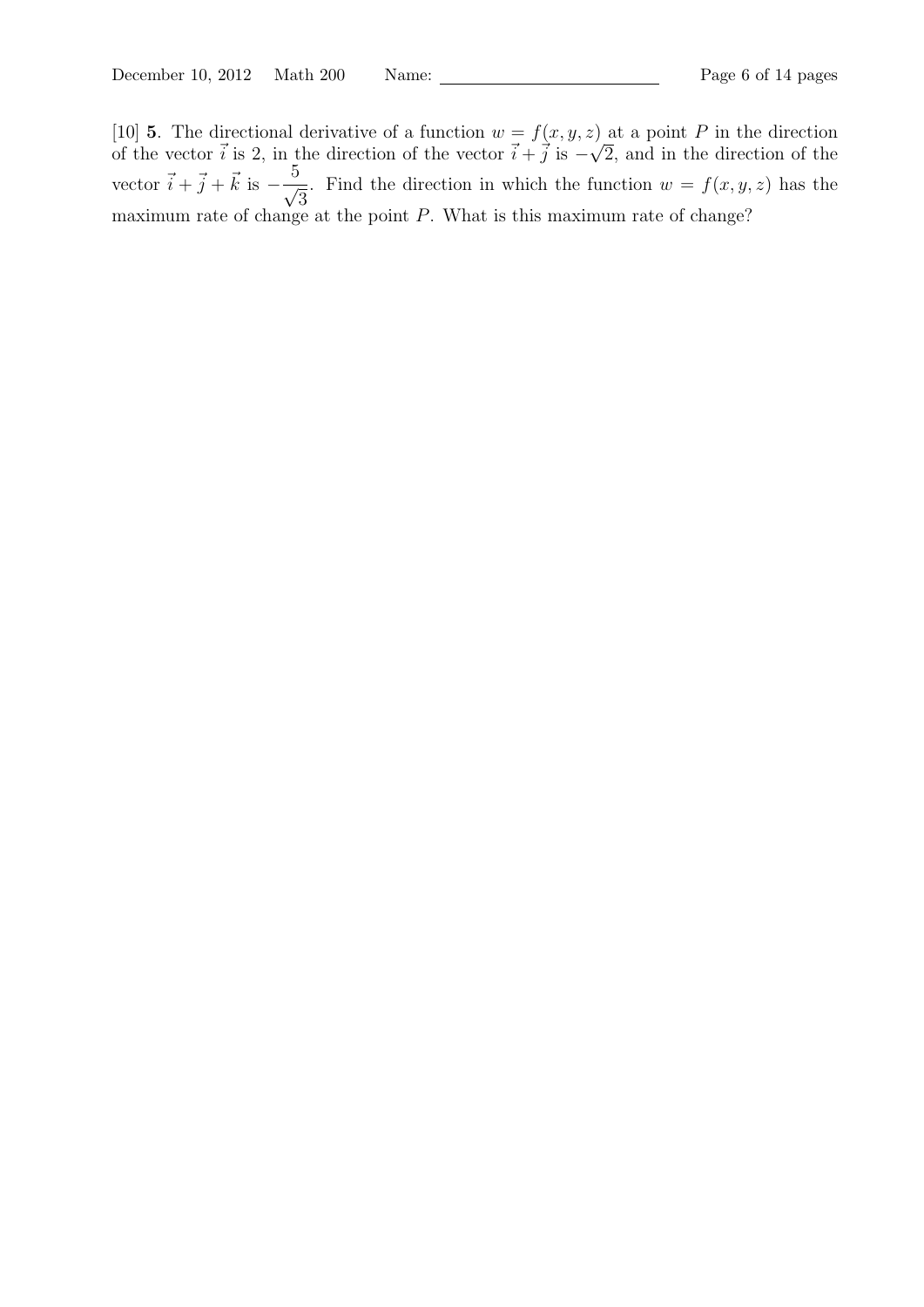[10] **6**.

(i) Use Lagrange multipliers to find the extreme values of

$$
f(x, y, z) = (x - 2)^{2} + (y + 2)^{2} + (z - 4)^{2}
$$

on the sphere  $x^2 + y^2 + z^2 = 6$ .

(ii) Find the point on the sphere  $x^2 + y^2 + z^2 = 6$  that is farthest from the point  $(2, -2, 4)$ .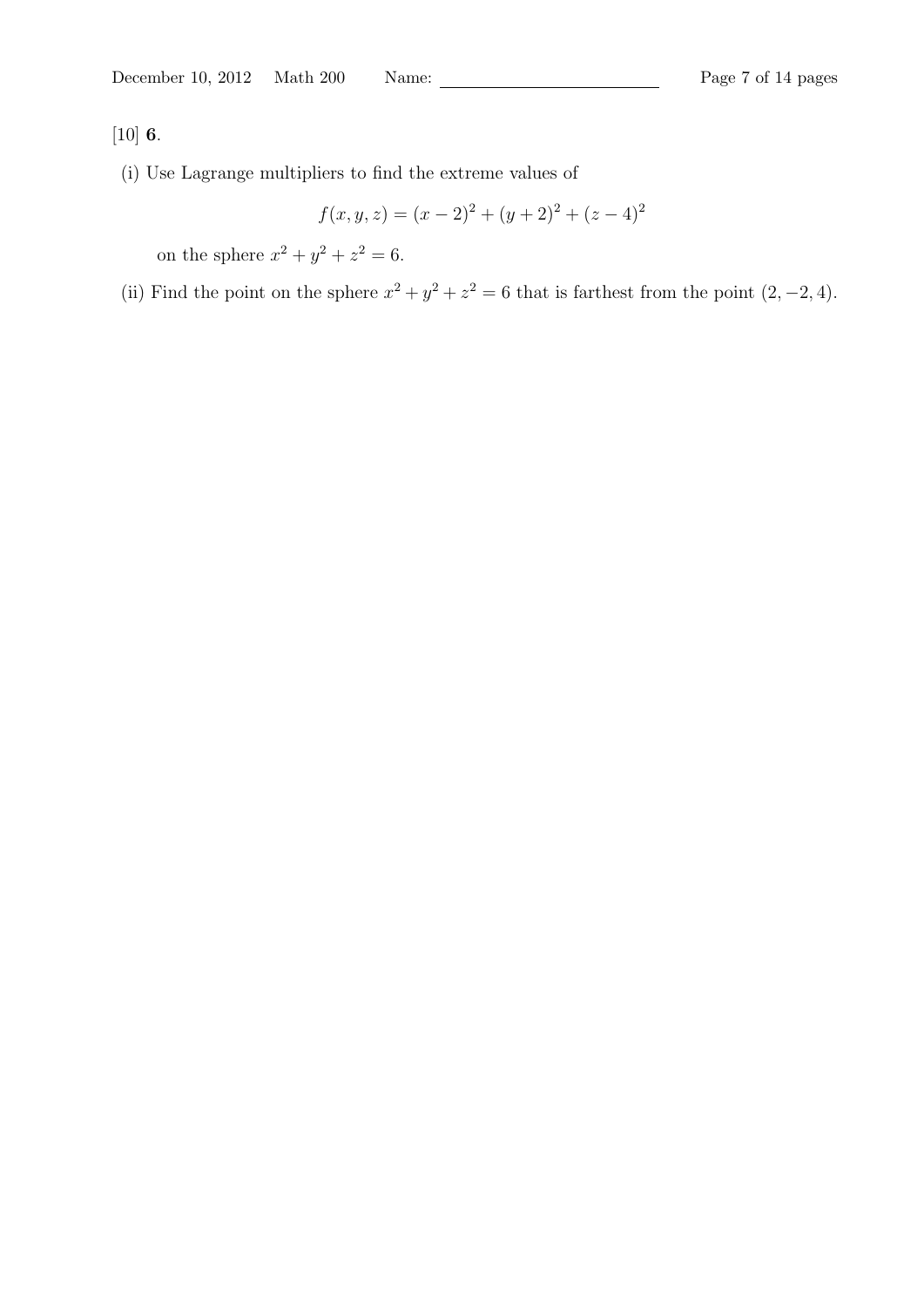Blank page provided.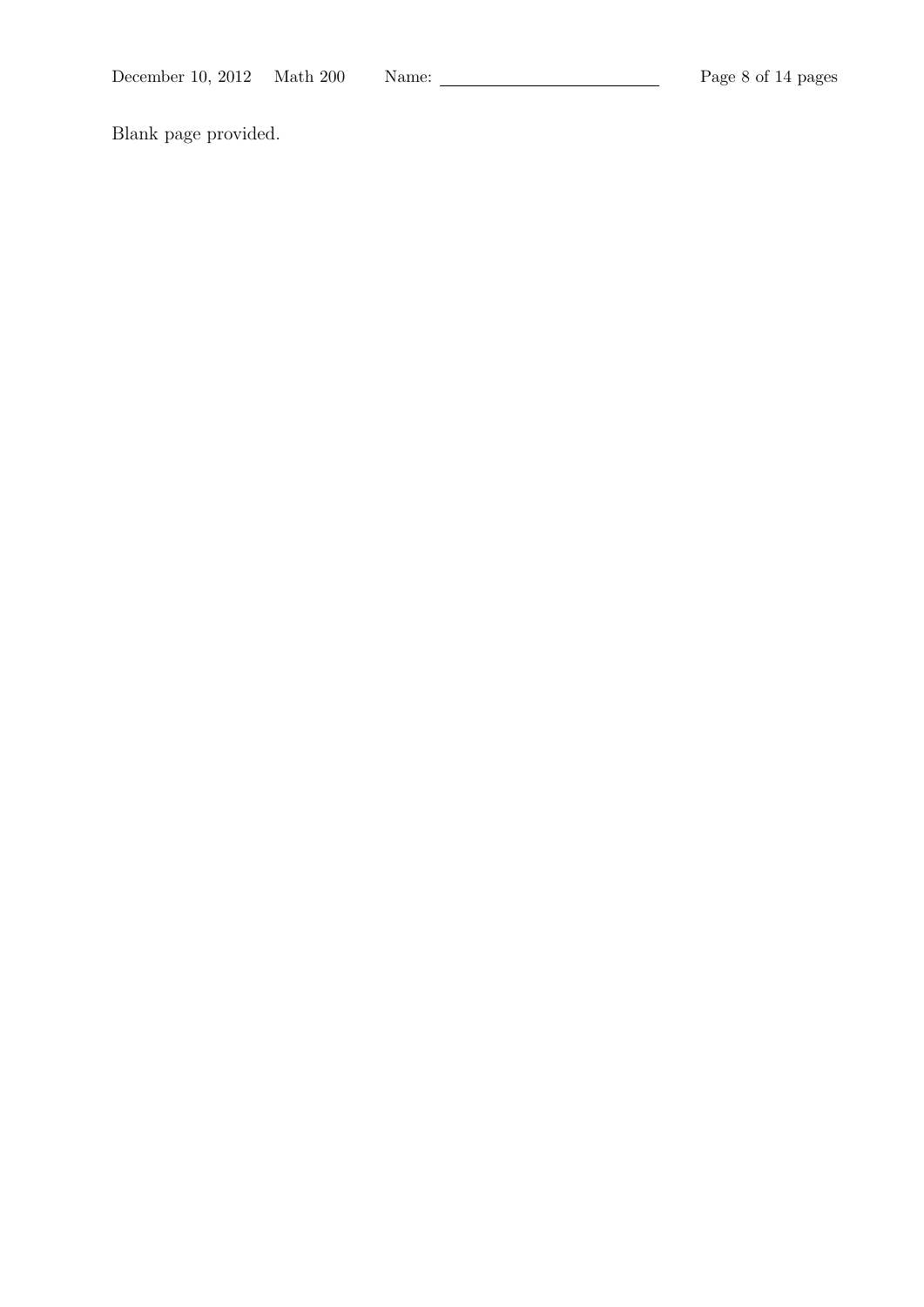[10] **7**. Let

$$
I = \int_0^4 \int_{\sqrt{y}}^{\sqrt{8-y}} f(x, y) dx dy.
$$

(i) Sketch the domain of integration.

(ii) Reverse the order of integration.

(iii) Evaluate the integral for 
$$
f(x, y) = \frac{1}{(1 + y)^2}
$$
.

Hints: You may use  $\frac{1}{2}$  $\frac{1}{9-x^2}$ 1 6  $\begin{pmatrix} 1 \end{pmatrix}$  $\frac{1}{x+3}$  – 1 *x −* 3  $\setminus$ .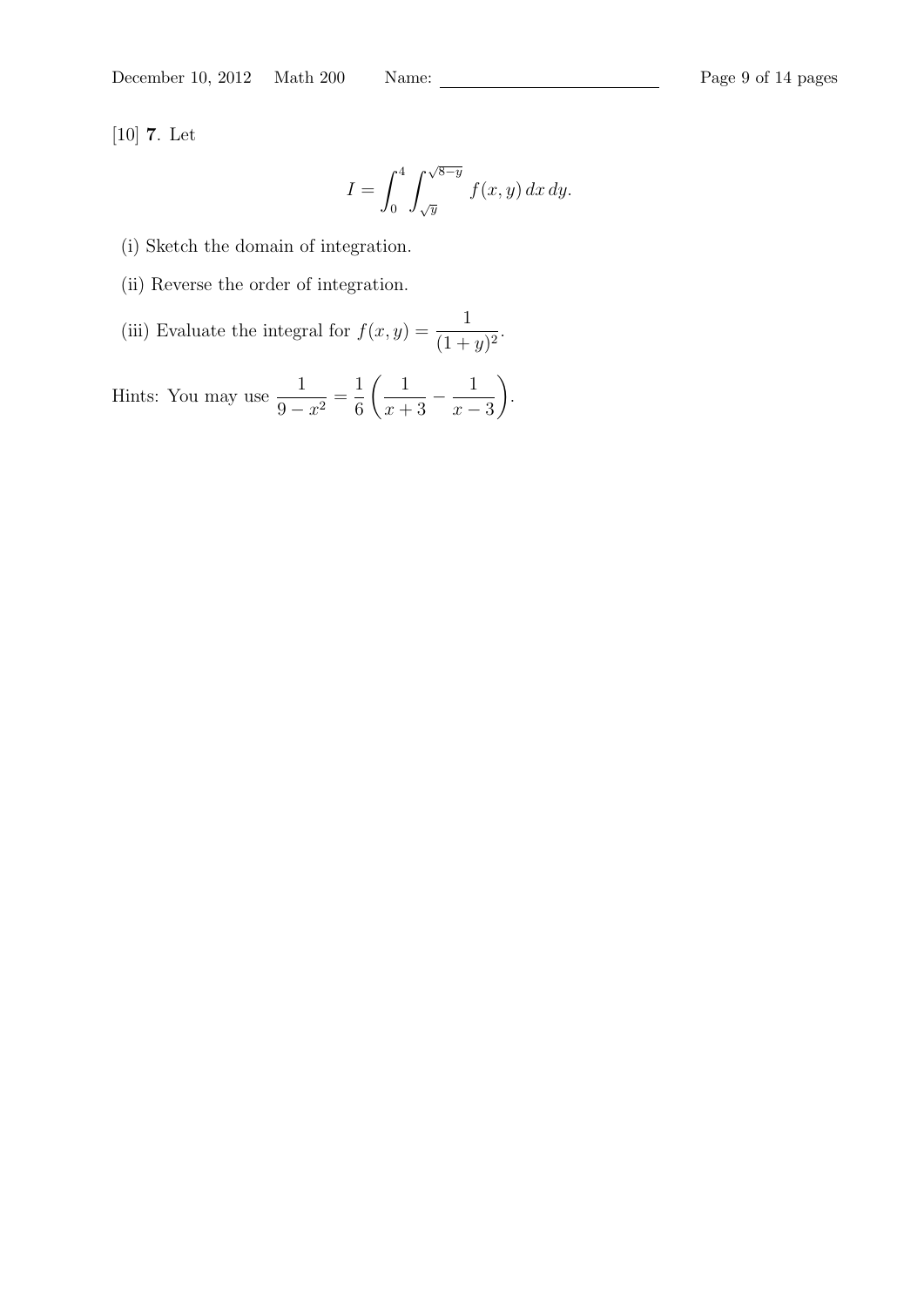Blank page provided.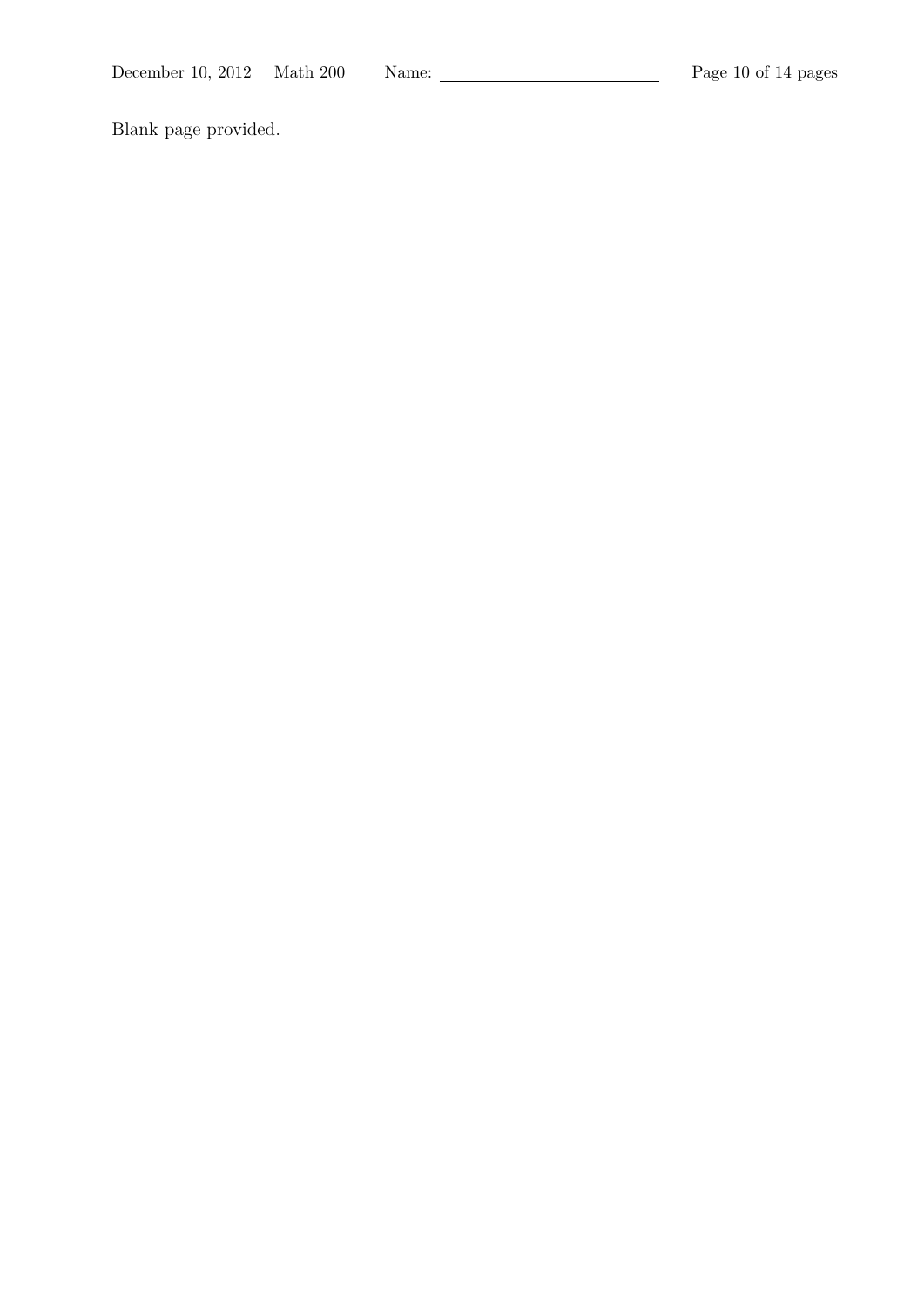- (i) Find the total mass of the crescent.
- (ii) Find the *x*-coordinate of its center of mass.

Hint: you may use the fact that  $\int_{0}^{\pi/2}$ *−π/*2  $\cos^4(\theta)d\theta =$ 3*π* 8 .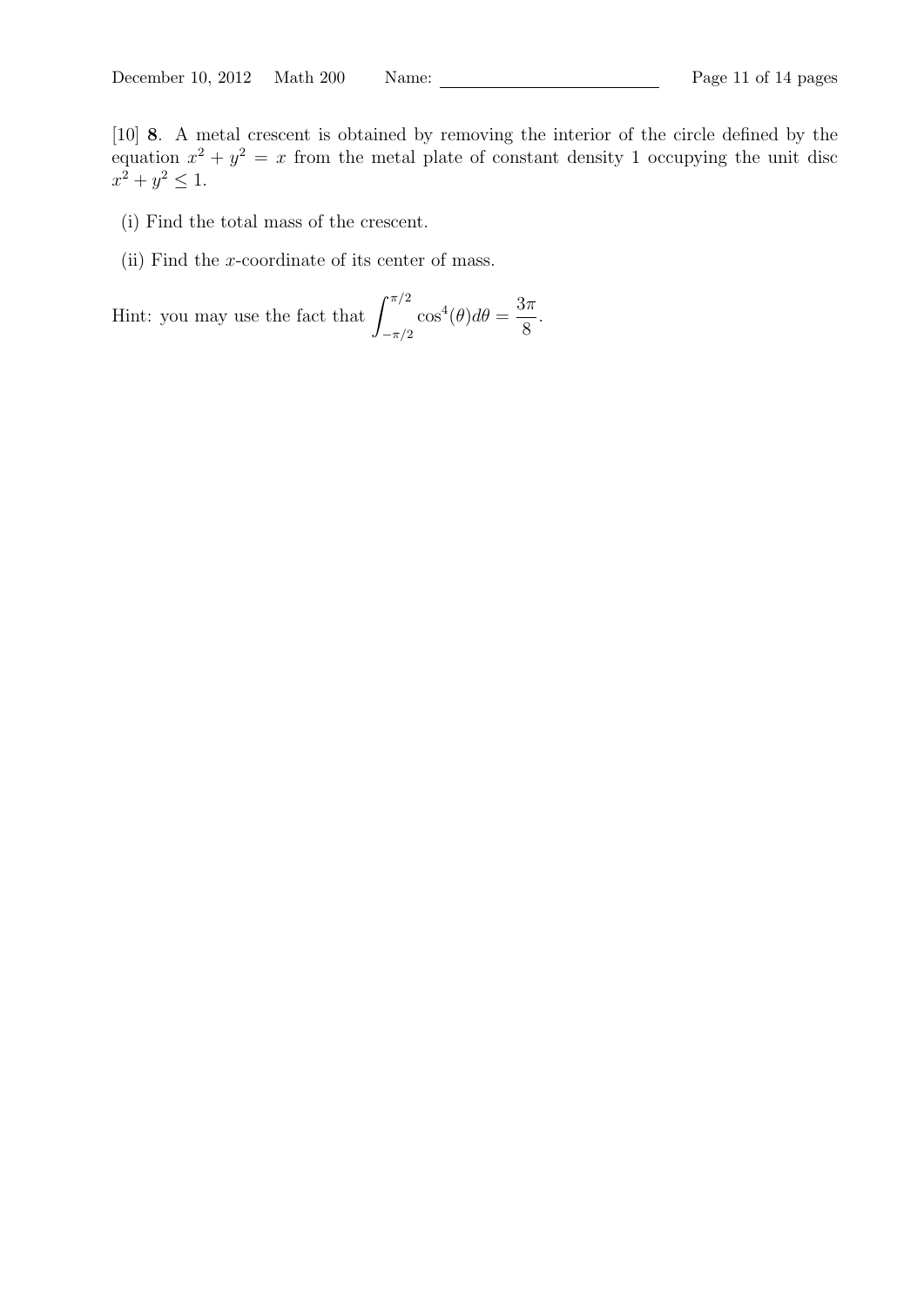Blank page provided.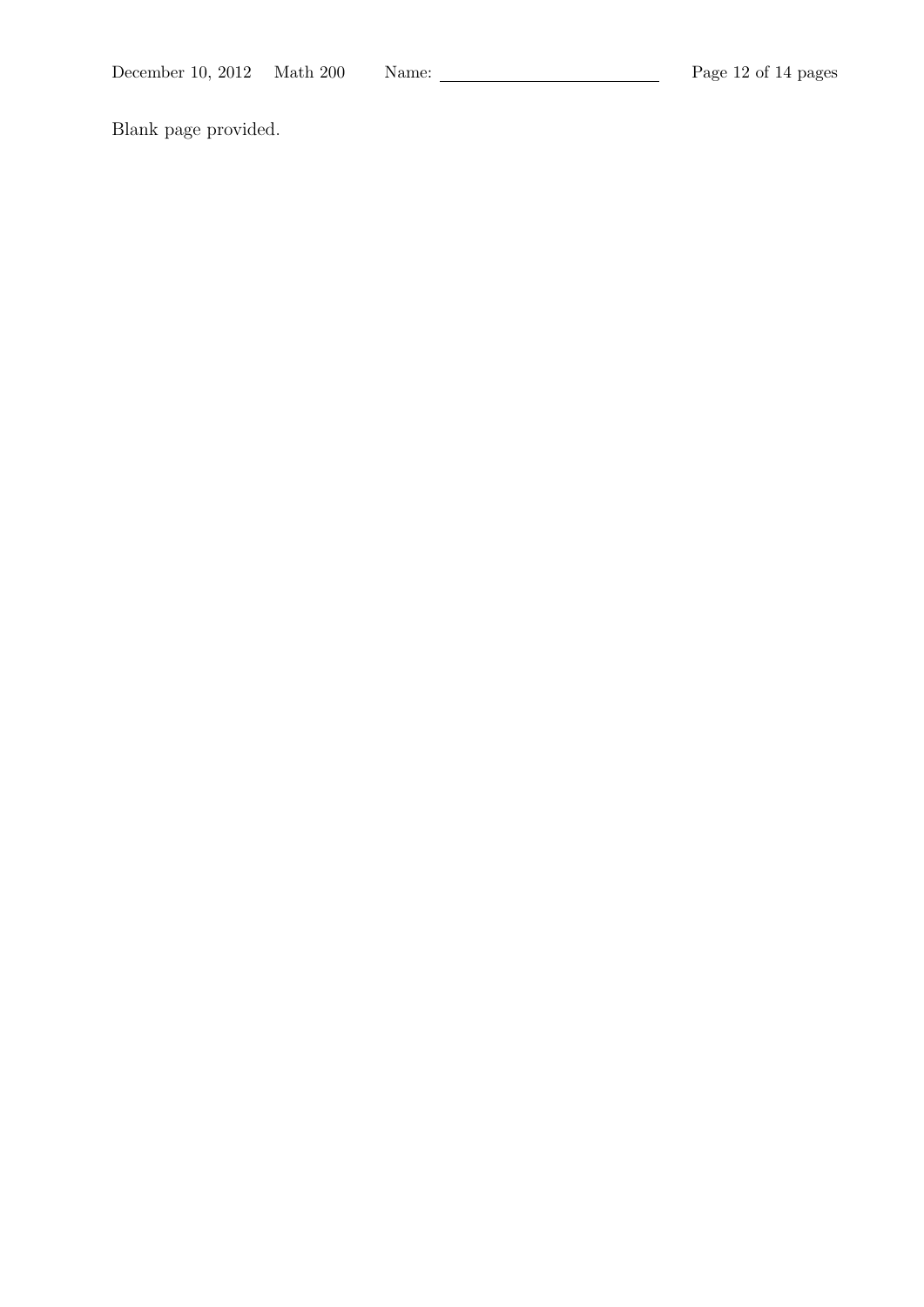[10] **<sup>9</sup>**. Evaluate ∫∫∫ *R yz*<sup>2</sup>*e*<sup>−*xyz*</sup> *dV*, over the rectangular box *R* = { $(x, y, z) | 0 \le x \le 1, 0 \le y \le 2, 0 \le z \le 3$ }*.*